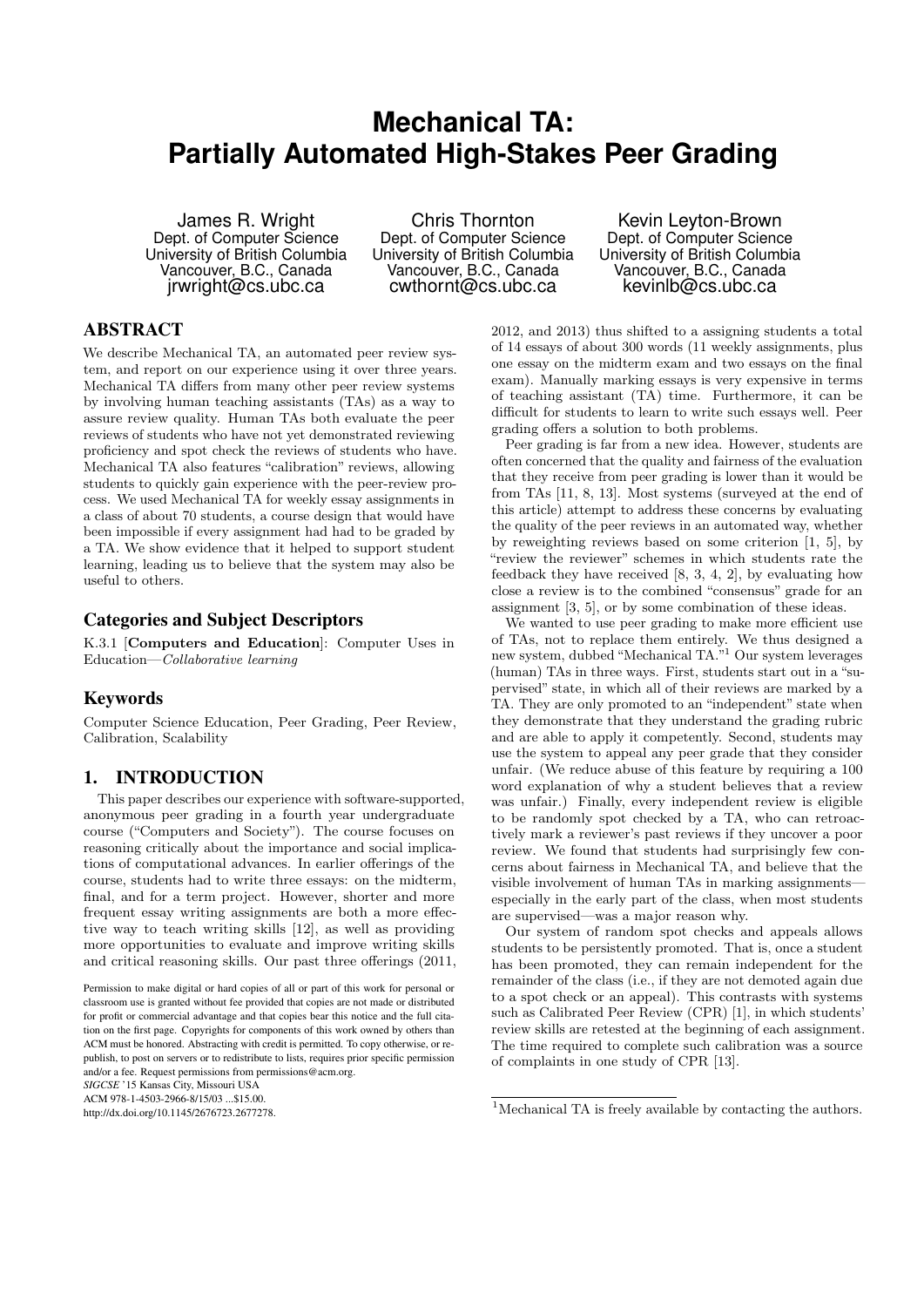Our implementation of calibration has a strong element of automated practice rather than just evaluation.<sup>2</sup> To our knowledge, this is a unique feature of our system of calibration. Students receive immediate feedback about their performance on calibration essays, and may optionally choose to perform many more than the required number of calibrations. In Section 4.2, we present our finding that calibration practice significantly improved students' review performance. In Section 3.3 we present evidence that it also improved students' writing performance, as measured by exam scores.

We begin by describing our particular peer review model in detail in Section 2. We survey our three years of experience with this model in Section 3, and compare some outcomes between different offerings of the course, paying particular attention to the differences between the most recent offering which included automated calibration—and the previous two offerings. In Section 4 we analyze the data from our most recent offering. In addition to showing that calibration practice improved students' review skills, we also demonstrate that the persistent division of students into independent reviewers and supervised reviewers was an effective strategy. After reviewing some related work in Section 5, we conclude in Section 6.

## 2. PEER EVALUATION MODEL

In brief, our peer review system works as follows. Students submit their essays as free-form text in the Mechanical TA system.<sup>3</sup> After the essay submission deadline, each student is assigned three essays for double-blind peer review. After the deadline for submitting reviews, each essay is assigned the median peer-review mark. Students can register a request for a TA to regrade their essay if they believe that they received an unfair grade. The use of medians to compute grades means that an appeal is only worthwhile if the student believes they received two unfair reviews.

A review consists of a configurable set of text fields and multiple-choice questions. In our "Computers and Society" class, students were asked to rate each essay on a scale of 0–5 along four dimensions—following a detailed rubric that described what an essay would look like to justify each score in each dimension—and provide a textual justification of their scores. The grade assigned to an essay by a review is the sum of the scores in each dimension.<sup>4</sup>

Mechanical TA automatically assigns a selection of essays to the TAs for "spot checking", in which the TA reads the essay and evaluates its reviews. Every essay has a chance of being randomly selected, and every essay whose mark is above a configurable threshold is selected. This addresses a potential incentive problem, where a student could avoid the work of properly reviewing essays by simply giving every essay a high grade.

## 2.1 Supervised and Independent Reviewers

As mentioned above, we classify students as either *super*vised or independent reviewers. Every student begins as a supervised reviewer. Every essay that they review is also reviewed by a TA, and peer reviews are disregarded in this case for the purpose of grading: supervised essays are assigned grades from TA reviews. Furthermore, supervised students' reviews are also marked by TAs. Students are promoted from supervised to independent when their average review marks crosses a configurable threshold. Once promoted to independent status, a student automatically receives 100% on each of their reviews unless it is subsequently checked by a TA as described earlier, in which case it is graded.

Supervised reviewers are assigned only the essays of other supervised reviewers; similarly, independent students are only matched with each other. This is important in terms of TA workload: indeed, it minimizes the number of essays that must be read by the TAs who evaluate the supervised reviewers' reviews. If independent and supervised students could review each others' essays, then potentially every submitted essay would have at least one supervised reviewer and would hence need to be read. Conversely (and for the same reason), our scheme maximizes the number of essays that are fully peer graded.

## 2.2 Calibration

In addition to giving them the opportunity to learn by reviewing the work of their peers, Mechanical TA also allows students to practice reviewing via calibration essays. A calibration essay is an essay from a past offering of the course<sup>5</sup> which was carefully evaluated by multiple TAs to establish a "gold standard" review. At any time during the course, a student can request a calibration essay from Mechanical TA. The student then enters a review in the usual way. However, immediately after the review is submitted, Mechanical TA shows the student the gold standard review, and highlights the dimensions in which the student's review differed from the gold standard. If the student's review is within a configurable distance of the gold standard review, the student is given a "review point". After the student has collected enough review points over a configurable (potentially decaying) time window, they are promoted to independent status. This makes it possible for students to become independent before a TA has evaluated any of their reviews.

## 3. EVOLUTION OF OUR DESIGN

Our design of the Mechanical TA system evolved over time. Analyzing data from three consecutive offerings of Computers and Society allows us to argue that our current design helps to achieve better student outcomes. We have described the most recent version of the peer review process in Section 2. In the initial 2011 offering, each essay was reviewed by only two students; its mark was the average of the two reviews. In 2012, we switched to using the median of three reviews. In the most recent 2013 offering, we added the calibration process.

One of the major differences that calibration required was an extensively reworked rubric for reviewers. In the 2011 and 2012 offerings, reviewers were asked to rate each essay along 4 dimensions (Argument, Subject, Evidence, English) on a scale from 0 to 2. We offered minimal guidance about what separated  $2/2$  on a given dimension from  $1/2$ . We found

<sup>&</sup>lt;sup>2</sup>Indeed, our evaluation suggests that this aspect was the main benefit offered by calibration in our most recent course offering.

<sup>&</sup>lt;sup>3</sup>This makes it easy for us to check all essays for plagiarism using TurnItIn, which we do.

<sup>4</sup>The full text of the rubric we used is available at

http://www.cs.ubc.ca/~jrwright/sigcse15/rubric.pdf.

<sup>5</sup>Mechanical TA allows students to flag whether or not submissions may be used anonymously; we chose essays whose authors had permitted anonymous reuse.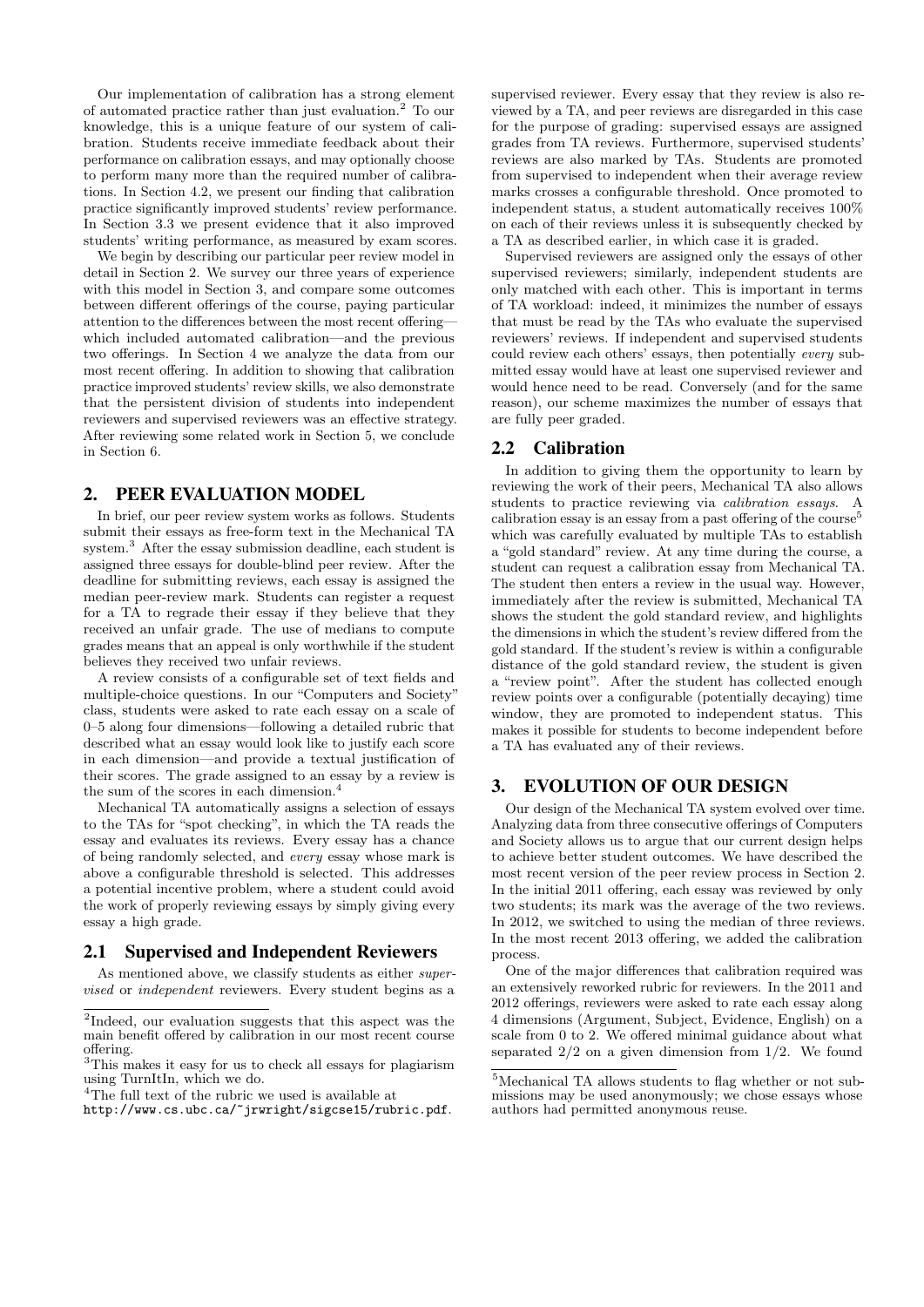that students were extremely reluctant to give 1/2 marks in this scheme, and received many comments that students did not want to deduct half the possible marks for a dimension. In the 2013 offering, we reworked the rubric in two ways. First, we expanded each dimension's scale to run from 0 to 5. Second, students were given explicit descriptions about what sort of essay deserved each score for each dimension.

In the remainder of this section, we first describe the process of setting up to offer calibration essays for the first time. Offering calibration reviews made a substantial impact, both on students' achievement, and on the workload for the TAs. In the final two subsections we compare 2013 to the earlier offerings by when students were promoted to independent reviewer, and by exam performance.

#### 3.1 Calibration Setup

Constructing a library of calibration essays was a timeintensive process. We started by considering every essay from the previous offering that students had flagged as available for anonymous reuse. We then hand-selected 27 candidate essays. Each of these essays was reviewed by the same four TAs. The review marks were reconciled during in-person meetings, and every essay where the TAs reached consensus was selected as a calibration essay, whereas the other essays were discarded.

One extremely valuable (and unintended) benefit of the process of creating calibration essays was calibrating the TAs themselves. With the exception of the lead TA, our course is run by a new contingent of TAs every year, most or all of whom have no particular past experience in evaluating essays. The meetings and discussions to determine marks for the calibration essays constituted an opportunity to give the TAs extensive extra training.

A one-time benefit of the initial process of creating calibration essays was that it pointed out opportunities to improve our rubric. The rubric went through multiple iterations during the process of calibrating the TAs, as they discovered various ambiguities.

#### 3.2 Independent Reviewers

One bottleneck in our original Mechanical TA design was that all students begin in the supervised pool, requiring extensive TA work at the beginning of term. One of our main motivations for introducing an automated calibration process to reduce this TA workload by encouraging students to be promoted to the independent pool before the first assignment was marked. We were unsuccessful in achieving this goal in our 2013 course offering: no students were promoted to independent before the first assignment, and hence TAs needed to mark every student's essay.<sup>6</sup> However, the opportunity to practice reviewing that the calibration essays provided appears to have had a large effect on students' review skills. More students were promoted to independent early in the 2013 offering than in either of the earlier offerings, and a larger overall proportion of the class (100%!) became independent during the term.

Figure 1 shows how many students reviewed independently over the course of the term in each of our past three offerings. The criteria for becoming independent in 2011 were much



Figure 1: Proportion of independent reviewers at the beginning of each assignment.

more lenient than in 2012, leading to a large number of students becoming independent fairly quickly. However, this lenience seems to have resulted in the promotion of many unreliable reviewers, and so many of these students were later moved back to the supervised pool as a result of spot checks and appeals. In contrast, all but one of the many students who became independent in 2013 stayed in the independent pool throughout the class. Nearly a third of the students became independent after just one assignment; by the end of the course, every student was reviewing independently. The criteria for becoming independent based on review quality were identical in 2012 and 2013; the only differences between the two years were the introduction of our calibration system and the improvements we made to the review rubric to support calibration.

#### 3.3 Exam Performance

It would be nice to compare assignment marks between years; however, this is difficult because we made dramatic changes to the rubric. In 2011 and 2012, we marked essays out of 8, and an "acceptable" essay received 8/8. In 2013, we marked essays out of 20, and gave an "acceptable" essay 16/20. Thus, we do not present an analysis of how assignment marks varied from one year to the next.

In contrast to assignments, we marked essays on the midterm and final exams in a very similar way across all three offerings, and indeed offered very similar exams. This makes exams a more suitable target for analysis. Figure 2 gives the cumulative distributions of marks on the midterm and final exams across the three years. We observe that the mark distributions for both exams were strikingly higher in 2013 than in the prior years.<sup>7</sup> We thus conclude that one or both of the improvements associated with our calibration system had a positive impact on student performance.

 ${}^{6}\mathrm{We^{\cdot}}$  ve since tweaked our calibration threshold and the number of calibration essays required of students, and believe that this will yield a vastly different outcome in our current, 2014 offering.

 $\sqrt[7]{\begin{array}{c} 7\text{A} \text{ Mann}}\text{-Whitney rank test confirms this.} \end{array}}$  Both the midterm and final exam distributions for 2013 are significantly higher than the corresponding distribution for both 2011 and 2012  $(p < 0.001)$ .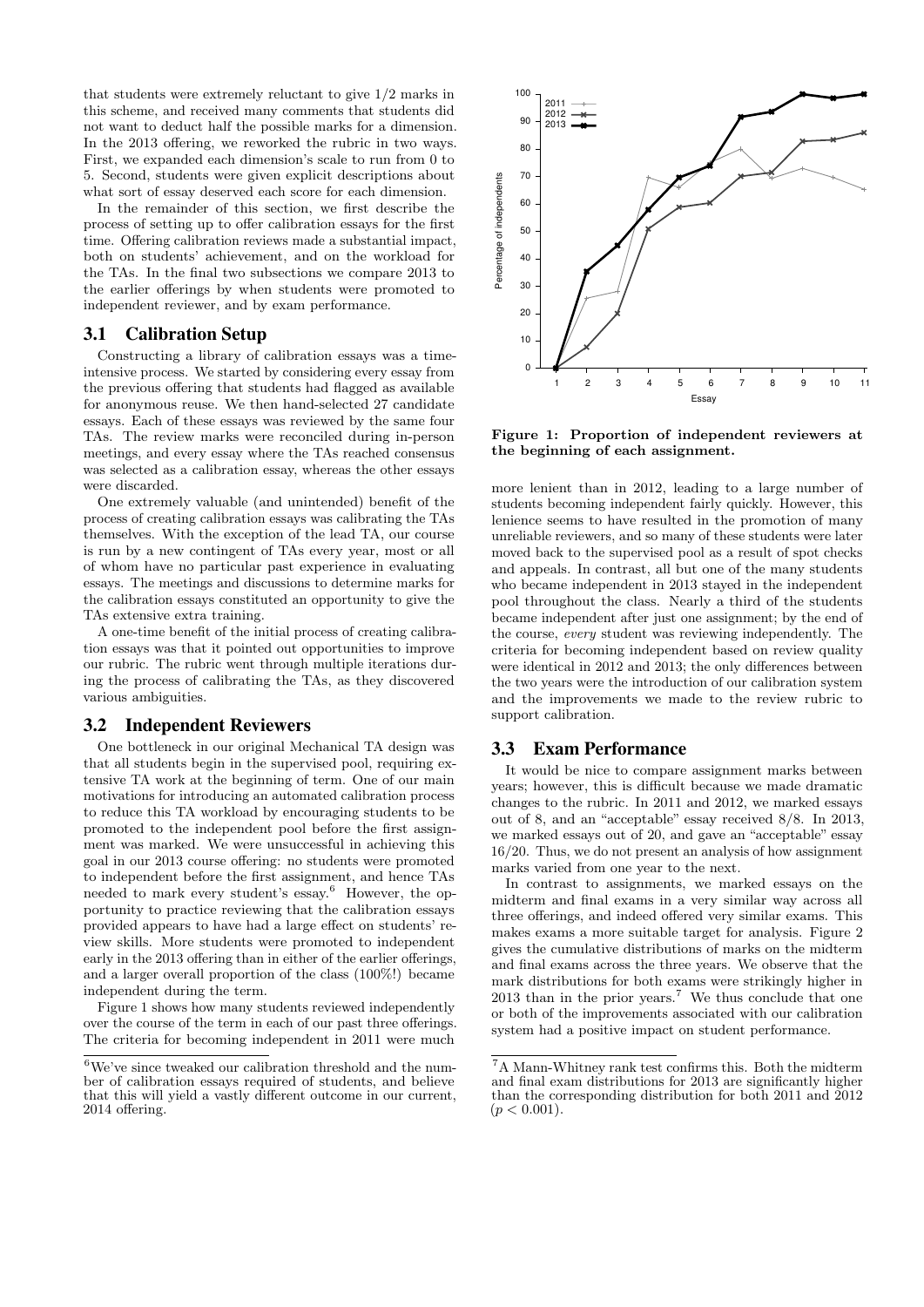

Figure 2: Cumulative distributions of final exam and midterm exam marks.

## 4. ANALYSIS OF OUR CURRENT DESIGN

We now turn to a deeper analysis of data from the latest offering of Computers and Society. We first confirm that the division of supervised and independent reviewers meaningfully reflects differences in review quality. We then consider the effect of reviewing practice on calibration performance.

## 4.1 Review Quality

Mechanical TA is designed on the premise that independent reviewers can be trusted to reliably review peer work without oversight, whereas supervised reviewers cannot. An important question is therefore whether the two pools really do differ in terms of review quality. To answer this question, we followed the basic strategy of estimating the average review quality of supervised reviews and the average quality of independent reviews, and checking whether these averages differed significantly. The quality of supervised reviews is easy to estimate, since all of them get marked by a TA. For independent reviews, we had access to TA marks of reviews that were randomly spot checked or appealed, unfortunately without a label indicating which criterion had led to their selection. The spot check selection criterion adds a complication, however: all essays that receive a grade of 80% or higher get spot checked automatically; all other essays are spot checked at random. If the quality of an essay is independent of the quality of its reviews, then this does no harm. However, if high-quality essays are easier to grade, then this selection criterion could add an upward bias to the estimate of the independent reviews' quality, since our sample of independent reviews would contain disproportionately many easily graded essays. We address this by subdividing the independent and supervised reviews into those that were associated with essays that got a mark over 80% and those that did not, giving a total of four groups of observations. This allows us to detect the situation where the supervised reviews have significantly different quality from the independent reviews of high-mark essays, but not significantly different quality from the independent reviews as a whole. Another possible source of bias is appeals, as low-quality

reviews may be appealed more frequently than average. We do not attempt to correct for this bias, for two reasons. First, the bias is downward for independent reviews; if we find a statistical difference between the two pools in the presence of this bias, correcting for it will not change our finding. Second, we cannot distinguish retroactive spot checks that were triggered by random spot checks from those that were triggered by appeals.

For each of our four groups of reviews, we estimated a Bayesian joint posterior distribution over the following model:

$$
\mu_g \sim \text{Uniform}[0, 10]
$$
  
\n
$$
\sigma_g \sim \text{Uniform}[0.0001, 10]
$$
  
\n
$$
q_{g,r} \sim \text{N}(\mu_g, \sigma_g) \quad \text{truncated to } [0, 1],
$$

where  $q_{a,r}$  is the quality of review r in group g. We normalized all marks to lie within  $[0, 1]$ . The quality of each review in group  $q$  is assumed to be drawn from the same Normal distribution, truncated at 0 and 1. We estimated the posterior distributions over the parameters  $\mu_g$ ,  $\sigma_g$  for each group using a Metropolis-Hastings sampler [10] to simulate 12,000 samples after a burn-in period of  $4000$  samples.<sup>8</sup>

Figure 3 gives the cumulative posterior distribution over the average review quality for each group.<sup>9</sup> The  $95\%$  central credible interval for each distribution is shown as a bar on the x-axis.<sup>10</sup>

We observe that there is no overlap between the credible intervals of either independent group with either supervised group. This answers our question: we have strong evidence that independent reviewers perform higher quality reviews.

We are also able to examine whether high-quality essays are easier to review well. In both the independent and supervised groups, the quality of the reviews of essays that received grades of at least 80% did indeed appear to be higher, although not substantially (nor significantly; note that the credible intervals for the above- and below-80% groups intersect). The effect was more pronounced in the supervised group than in the independent group, although again not statistically significant.

#### 4.2 Calibration Performance

We have described two benefits offered by calibration: assessing students' review quality without TA intervention, and providing an opportunity for students to practice reviewing with immediate feedback. In this section, we evaluate whether students benefit from such practice by asking whether students' calibration marks improved as they completed more calibration reviews.

We begin by plotting the performance of each calibration that was completed. We index calibrations by the time of promotion to the independent pool; that is, the last calibration review performed before a student was promoted is calibration number 0, the calibration review completed just before that is calibration number -1, etc. We then perform a Bayesian linear regression by estimating the joint posterior

 $8\%$  we used version 2.3 of the PyMC package to implement the sampler; see http://pymc-devs.github.io/pymc/, retrieved September 4, 2014.

<sup>9</sup>Due to the truncation of the Gaussian distributions to the interval [0, 1], this is not identical to the posterior distribution of the  $\mu_q$  parameter.

<sup>10</sup>A central credible interval is a Bayesian counterpart to a confidence interval. The true value of a parameter lies within its 95% central credible interval with probability 0.95.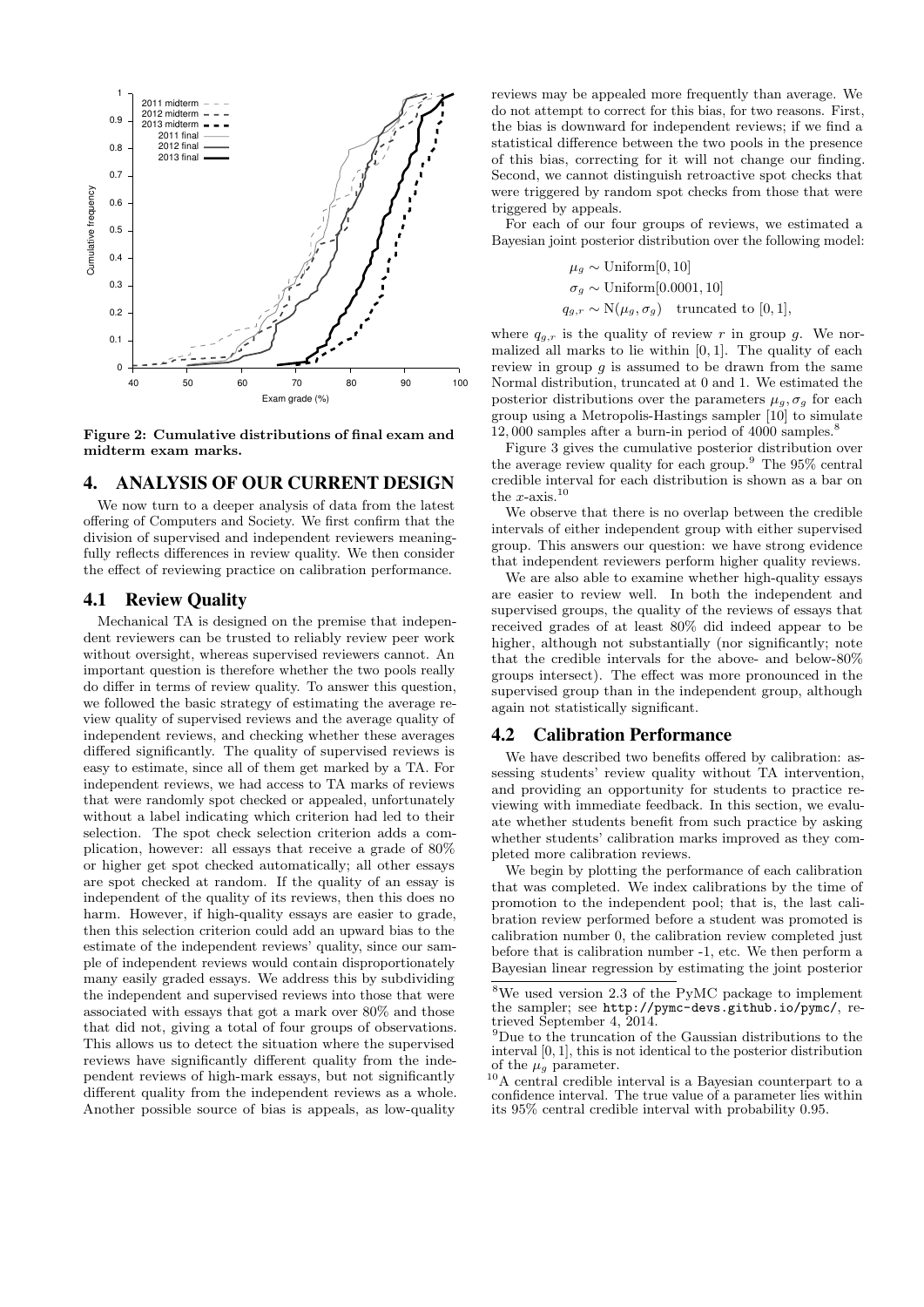

Figure 3: Cumulative posterior distributions for the mean review quality of supervised reviews of lowmarked essays, supervised reviews of high-marked essays, independent reviews of low-marked essays, and independent reviews of high-marked essays. 95% central credible intervals for each of the distributions are shown as bars on the x-axis.

distribution of the following model:

$$
b \sim N(0, 5) \qquad \qquad \sigma \sim \text{Uniform}[0, 10]
$$
  

$$
m \sim N(0, 2) \qquad y_i \sim N(mx_i + b, \sigma),
$$

where m and b are the slope of the regression line,  $x_i$  and  $y_i$ are the number and performance for each calibration review, and each datapoint  $(x_i, y_i)$  has zero-mean Gaussian noise with variance  $\sigma$ . Performance is measured as sum of absolute differences (i.e., the  $L_1$  distance) from the instructor review; smaller performance values thus represent better performance. We again used Metropolis-Hastings sampling to estimate the posterior.

Figure 4 shows a plot of the number and performance for each calibration (with a small amount of jitter). The maximum a posteriori regression line is plotted as a bold line; this is the line whose slope and offset have the highest posterior probability. To illustrate the range of possible fits, we also plot the lines corresponding to 100 samples from the posterior distribution.

The MAP estimate of the slope is −0.085, with a 95% central credible interval of [−0.104, −0.066]. The credible interval does not contain 0, so we conclude that students showed a significant improvement in their calibration performance as they practiced. Our rubric grades essays out of 20, so a slope of −0.085 represents an average improvement of approximately 4% with each calibration.

#### 5. RELATED WORK

Now that we have described Mechanical TA in detail, we give a more thorough survey of related work and describe how our own system differs. By far the most widely used online peer review system is Calibrated Peer Review (CPR)



Figure 4: Total deviations from gold standard review on calibration reviews, versus number of calibrations after promotion. The bold line is the maximum a posteriori linear fit with Normal error. The gray lines are samples from the posterior predictive distribution of linear fits.

[1, 11]. After submitting their own essays, students evaluate three instructor-provided calibration essays of varying known quality. They then anonymously review the essays of other students. Each review is weighted according to the reviewer's performance on the calibration task. Reviewers who do not pass the calibration task on the first two tries "flunk out" of the assignment and are not permitted to review at all. Review quality is further assessed by students' reviewing other students' reviews. The initial calibration essays are entirely for the purpose of evaluating students' reviewing skill, and form a portion of the students' grade. This contrasts with our calibration essays, which do not directly impact a student's grade, and which allow students to practice reviewing in addition to demonstrating reviewing competence.

Kulkarni et AL. [6] combine algorithmic assessment of written answers with peer review in a large online course. A learning algorithm first estimates both the assessment and its confidence in the assessment. These estimates are used to determine how many peer reviews are required for a given item. Other students then assess the peer reviews' accuracy.

Mechanical TA focuses on evaluating the final version of an assignment. SWoRD [2], PRAZE [7], and CaptainTeach [9] allow students to incorporate feedback from peer reviews during the course of an assignment.

CrowdGrader [3] dynamically assigns reviews to reviewers in an online fashion, in an attempt to provide an approximately equal number of reviews to each submission. Similarly to CPR, the quality of each review is assessed by comparing it to the "consensus" (trimmed average) review of the assignment; reviews that are further from the consensus are penalized. The Aropa system [5] combines consistency scoring and weighting by reweighting reviews until a fixed point of weights and consistency with the weighted average is reached. Both systems thus assess review quality "auto